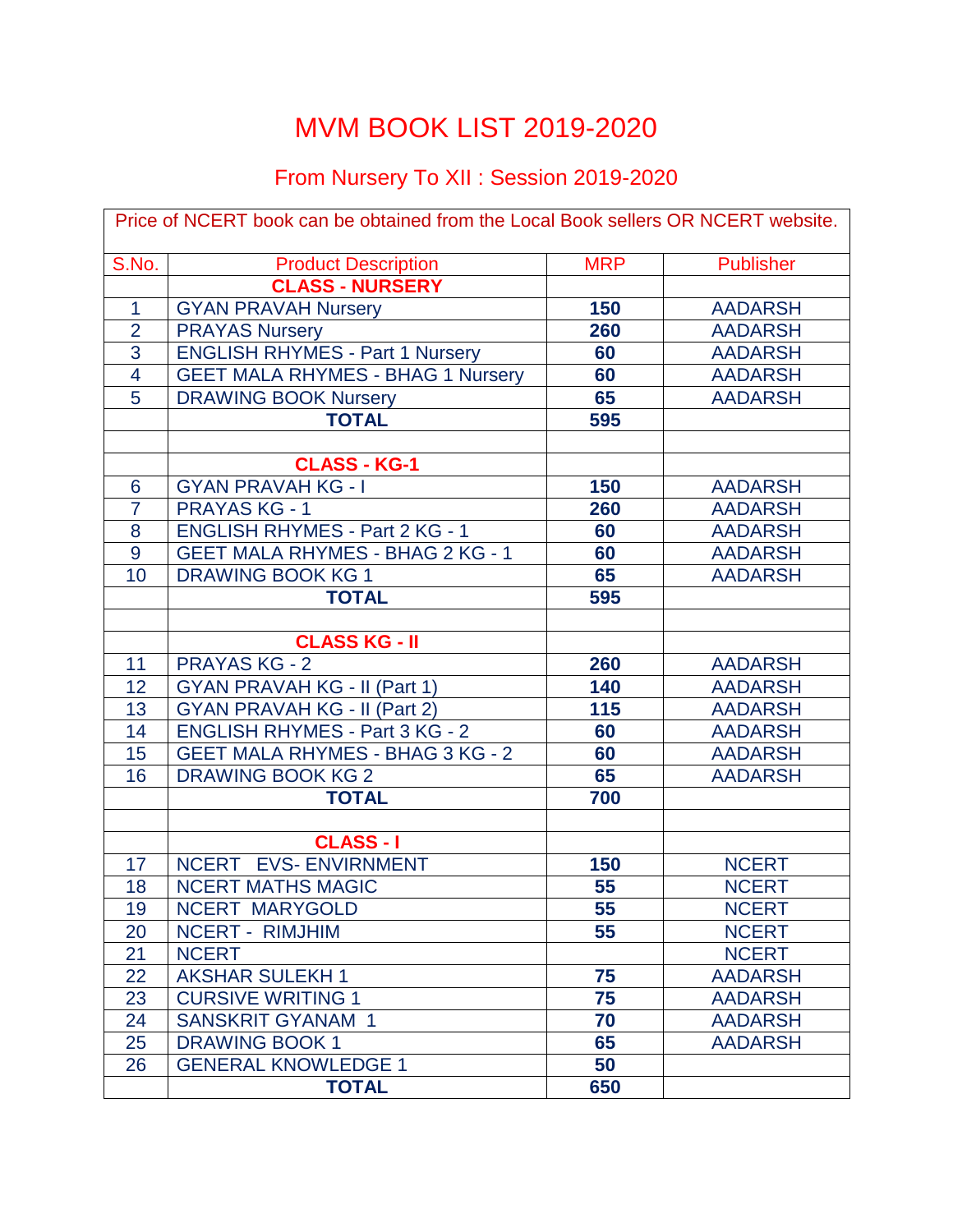| <b>CLASS - II</b><br>55<br>27<br><b>NCERT</b><br><b>NCERT RIMJHIM</b><br>55<br><b>NCERT</b><br>28<br><b>NCERT MARIGOLD</b><br><b>NCERT MATH MAGIC</b><br>55<br>29<br><b>NCERT</b><br>170<br><b>NCERT</b><br>30<br><b>NCERT</b> My envirnment<br>31<br>75<br><b>AKSHAR SULEKH 2</b><br><b>AADARSH</b><br>32<br>75<br><b>CURSIVE WRITING 2</b><br><b>AADARSH</b><br>95<br>33<br><b>SANSKRIT GYANAM 2</b><br><b>AADARSH</b><br>34<br>65<br><b>DRAWING BOOK 2</b><br><b>AADARSH</b><br>35<br><b>GENERAL KNOWLEDGE 2</b><br>50<br>695<br><b>TOTAL</b><br><b>CLASS - III</b><br><b>NCERT ENGLISH MARIGOLD</b><br>55<br>36<br><b>NCERT</b><br>37<br><b>NCERT HINDI RIMJHIM</b><br><b>NCERT</b><br>60<br>38<br><b>NCERT MATH MAGIC</b><br>55<br><b>NCERT</b><br>39<br>NCERT EVS LOOKING AROUND<br>55<br><b>NCERT</b><br>75<br><b>AKSHAR SULEKH 3</b><br>40<br><b>AADARSH</b><br>41<br><b>CURSIVE WRITING 3</b><br>75<br><b>AADARSH</b><br>95<br><b>SANSKRIT GYANAM 3</b><br>42<br><b>AADARSH</b><br>43<br><b>DRAWING BOOK 3</b><br>65<br><b>AADARSH</b><br>44<br><b>GENERAL KNOWLEDGE 3</b><br>50<br>45<br>120<br><b>LANDMARK</b><br><b>COMPUTER</b><br><b>TOTAL</b><br>705<br><b>CLASS - IV</b><br><b>NCERT HINDI RIMJHIM</b><br>55<br><b>NCERT</b><br>46<br>47<br><b>NCERT MATH MAGIC</b><br>55<br><b>NCERT</b><br><b>NCERT ENGLISH MARIGOLD</b><br>55<br><b>NCERT</b><br>48<br>NCERT EVS LOOKING AROUND<br>55<br><b>NCERT</b><br>49<br>50<br><b>NEW GOLDEN</b><br>60<br><b>AADARSH</b><br><b>CURSIVE WRITING 4</b><br>75<br>51<br><b>AADARSH</b><br>52<br><b>SANSKRIT GYANAM 4</b><br>95<br><b>AADARSH</b><br>53<br><b>DRAWING BOOK 4</b><br>70<br><b>AADARSH</b><br><b>GENERAL KNOWLEDGE 4</b><br>54<br>50<br>125<br>55<br><b>COMPUTER</b><br><b>LANDMARK</b><br><b>TOTAL</b><br>695<br><b>CLASS - V</b><br><b>ENGLISH</b><br>55<br><b>NCERT</b><br><b>NCERT</b><br>56<br>55<br><b>NCERT</b><br>57<br><b>NCERT</b><br><b>HINDI</b><br>55<br>58<br><b>NCERT</b><br><b>MATHS</b><br><b>NCERT</b><br><b>NCERT</b><br>59<br><b>NCERT</b><br><b>EVS</b><br>55 |    |                        |    |                |
|------------------------------------------------------------------------------------------------------------------------------------------------------------------------------------------------------------------------------------------------------------------------------------------------------------------------------------------------------------------------------------------------------------------------------------------------------------------------------------------------------------------------------------------------------------------------------------------------------------------------------------------------------------------------------------------------------------------------------------------------------------------------------------------------------------------------------------------------------------------------------------------------------------------------------------------------------------------------------------------------------------------------------------------------------------------------------------------------------------------------------------------------------------------------------------------------------------------------------------------------------------------------------------------------------------------------------------------------------------------------------------------------------------------------------------------------------------------------------------------------------------------------------------------------------------------------------------------------------------------------------------------------------------------------------------------------------------------------------------------------------------------------------------------------------------------------------------------------------------------------------------------------------------------------------------------------------------------------------------------------------------------------------------------------------|----|------------------------|----|----------------|
|                                                                                                                                                                                                                                                                                                                                                                                                                                                                                                                                                                                                                                                                                                                                                                                                                                                                                                                                                                                                                                                                                                                                                                                                                                                                                                                                                                                                                                                                                                                                                                                                                                                                                                                                                                                                                                                                                                                                                                                                                                                      |    |                        |    |                |
|                                                                                                                                                                                                                                                                                                                                                                                                                                                                                                                                                                                                                                                                                                                                                                                                                                                                                                                                                                                                                                                                                                                                                                                                                                                                                                                                                                                                                                                                                                                                                                                                                                                                                                                                                                                                                                                                                                                                                                                                                                                      |    |                        |    |                |
|                                                                                                                                                                                                                                                                                                                                                                                                                                                                                                                                                                                                                                                                                                                                                                                                                                                                                                                                                                                                                                                                                                                                                                                                                                                                                                                                                                                                                                                                                                                                                                                                                                                                                                                                                                                                                                                                                                                                                                                                                                                      |    |                        |    |                |
|                                                                                                                                                                                                                                                                                                                                                                                                                                                                                                                                                                                                                                                                                                                                                                                                                                                                                                                                                                                                                                                                                                                                                                                                                                                                                                                                                                                                                                                                                                                                                                                                                                                                                                                                                                                                                                                                                                                                                                                                                                                      |    |                        |    |                |
|                                                                                                                                                                                                                                                                                                                                                                                                                                                                                                                                                                                                                                                                                                                                                                                                                                                                                                                                                                                                                                                                                                                                                                                                                                                                                                                                                                                                                                                                                                                                                                                                                                                                                                                                                                                                                                                                                                                                                                                                                                                      |    |                        |    |                |
|                                                                                                                                                                                                                                                                                                                                                                                                                                                                                                                                                                                                                                                                                                                                                                                                                                                                                                                                                                                                                                                                                                                                                                                                                                                                                                                                                                                                                                                                                                                                                                                                                                                                                                                                                                                                                                                                                                                                                                                                                                                      |    |                        |    |                |
|                                                                                                                                                                                                                                                                                                                                                                                                                                                                                                                                                                                                                                                                                                                                                                                                                                                                                                                                                                                                                                                                                                                                                                                                                                                                                                                                                                                                                                                                                                                                                                                                                                                                                                                                                                                                                                                                                                                                                                                                                                                      |    |                        |    |                |
|                                                                                                                                                                                                                                                                                                                                                                                                                                                                                                                                                                                                                                                                                                                                                                                                                                                                                                                                                                                                                                                                                                                                                                                                                                                                                                                                                                                                                                                                                                                                                                                                                                                                                                                                                                                                                                                                                                                                                                                                                                                      |    |                        |    |                |
|                                                                                                                                                                                                                                                                                                                                                                                                                                                                                                                                                                                                                                                                                                                                                                                                                                                                                                                                                                                                                                                                                                                                                                                                                                                                                                                                                                                                                                                                                                                                                                                                                                                                                                                                                                                                                                                                                                                                                                                                                                                      |    |                        |    |                |
|                                                                                                                                                                                                                                                                                                                                                                                                                                                                                                                                                                                                                                                                                                                                                                                                                                                                                                                                                                                                                                                                                                                                                                                                                                                                                                                                                                                                                                                                                                                                                                                                                                                                                                                                                                                                                                                                                                                                                                                                                                                      |    |                        |    |                |
|                                                                                                                                                                                                                                                                                                                                                                                                                                                                                                                                                                                                                                                                                                                                                                                                                                                                                                                                                                                                                                                                                                                                                                                                                                                                                                                                                                                                                                                                                                                                                                                                                                                                                                                                                                                                                                                                                                                                                                                                                                                      |    |                        |    |                |
|                                                                                                                                                                                                                                                                                                                                                                                                                                                                                                                                                                                                                                                                                                                                                                                                                                                                                                                                                                                                                                                                                                                                                                                                                                                                                                                                                                                                                                                                                                                                                                                                                                                                                                                                                                                                                                                                                                                                                                                                                                                      |    |                        |    |                |
|                                                                                                                                                                                                                                                                                                                                                                                                                                                                                                                                                                                                                                                                                                                                                                                                                                                                                                                                                                                                                                                                                                                                                                                                                                                                                                                                                                                                                                                                                                                                                                                                                                                                                                                                                                                                                                                                                                                                                                                                                                                      |    |                        |    |                |
|                                                                                                                                                                                                                                                                                                                                                                                                                                                                                                                                                                                                                                                                                                                                                                                                                                                                                                                                                                                                                                                                                                                                                                                                                                                                                                                                                                                                                                                                                                                                                                                                                                                                                                                                                                                                                                                                                                                                                                                                                                                      |    |                        |    |                |
|                                                                                                                                                                                                                                                                                                                                                                                                                                                                                                                                                                                                                                                                                                                                                                                                                                                                                                                                                                                                                                                                                                                                                                                                                                                                                                                                                                                                                                                                                                                                                                                                                                                                                                                                                                                                                                                                                                                                                                                                                                                      |    |                        |    |                |
|                                                                                                                                                                                                                                                                                                                                                                                                                                                                                                                                                                                                                                                                                                                                                                                                                                                                                                                                                                                                                                                                                                                                                                                                                                                                                                                                                                                                                                                                                                                                                                                                                                                                                                                                                                                                                                                                                                                                                                                                                                                      |    |                        |    |                |
|                                                                                                                                                                                                                                                                                                                                                                                                                                                                                                                                                                                                                                                                                                                                                                                                                                                                                                                                                                                                                                                                                                                                                                                                                                                                                                                                                                                                                                                                                                                                                                                                                                                                                                                                                                                                                                                                                                                                                                                                                                                      |    |                        |    |                |
|                                                                                                                                                                                                                                                                                                                                                                                                                                                                                                                                                                                                                                                                                                                                                                                                                                                                                                                                                                                                                                                                                                                                                                                                                                                                                                                                                                                                                                                                                                                                                                                                                                                                                                                                                                                                                                                                                                                                                                                                                                                      |    |                        |    |                |
|                                                                                                                                                                                                                                                                                                                                                                                                                                                                                                                                                                                                                                                                                                                                                                                                                                                                                                                                                                                                                                                                                                                                                                                                                                                                                                                                                                                                                                                                                                                                                                                                                                                                                                                                                                                                                                                                                                                                                                                                                                                      |    |                        |    |                |
|                                                                                                                                                                                                                                                                                                                                                                                                                                                                                                                                                                                                                                                                                                                                                                                                                                                                                                                                                                                                                                                                                                                                                                                                                                                                                                                                                                                                                                                                                                                                                                                                                                                                                                                                                                                                                                                                                                                                                                                                                                                      |    |                        |    |                |
|                                                                                                                                                                                                                                                                                                                                                                                                                                                                                                                                                                                                                                                                                                                                                                                                                                                                                                                                                                                                                                                                                                                                                                                                                                                                                                                                                                                                                                                                                                                                                                                                                                                                                                                                                                                                                                                                                                                                                                                                                                                      |    |                        |    |                |
|                                                                                                                                                                                                                                                                                                                                                                                                                                                                                                                                                                                                                                                                                                                                                                                                                                                                                                                                                                                                                                                                                                                                                                                                                                                                                                                                                                                                                                                                                                                                                                                                                                                                                                                                                                                                                                                                                                                                                                                                                                                      |    |                        |    |                |
|                                                                                                                                                                                                                                                                                                                                                                                                                                                                                                                                                                                                                                                                                                                                                                                                                                                                                                                                                                                                                                                                                                                                                                                                                                                                                                                                                                                                                                                                                                                                                                                                                                                                                                                                                                                                                                                                                                                                                                                                                                                      |    |                        |    |                |
|                                                                                                                                                                                                                                                                                                                                                                                                                                                                                                                                                                                                                                                                                                                                                                                                                                                                                                                                                                                                                                                                                                                                                                                                                                                                                                                                                                                                                                                                                                                                                                                                                                                                                                                                                                                                                                                                                                                                                                                                                                                      |    |                        |    |                |
|                                                                                                                                                                                                                                                                                                                                                                                                                                                                                                                                                                                                                                                                                                                                                                                                                                                                                                                                                                                                                                                                                                                                                                                                                                                                                                                                                                                                                                                                                                                                                                                                                                                                                                                                                                                                                                                                                                                                                                                                                                                      |    |                        |    |                |
|                                                                                                                                                                                                                                                                                                                                                                                                                                                                                                                                                                                                                                                                                                                                                                                                                                                                                                                                                                                                                                                                                                                                                                                                                                                                                                                                                                                                                                                                                                                                                                                                                                                                                                                                                                                                                                                                                                                                                                                                                                                      |    |                        |    |                |
|                                                                                                                                                                                                                                                                                                                                                                                                                                                                                                                                                                                                                                                                                                                                                                                                                                                                                                                                                                                                                                                                                                                                                                                                                                                                                                                                                                                                                                                                                                                                                                                                                                                                                                                                                                                                                                                                                                                                                                                                                                                      |    |                        |    |                |
|                                                                                                                                                                                                                                                                                                                                                                                                                                                                                                                                                                                                                                                                                                                                                                                                                                                                                                                                                                                                                                                                                                                                                                                                                                                                                                                                                                                                                                                                                                                                                                                                                                                                                                                                                                                                                                                                                                                                                                                                                                                      |    |                        |    |                |
|                                                                                                                                                                                                                                                                                                                                                                                                                                                                                                                                                                                                                                                                                                                                                                                                                                                                                                                                                                                                                                                                                                                                                                                                                                                                                                                                                                                                                                                                                                                                                                                                                                                                                                                                                                                                                                                                                                                                                                                                                                                      |    |                        |    |                |
|                                                                                                                                                                                                                                                                                                                                                                                                                                                                                                                                                                                                                                                                                                                                                                                                                                                                                                                                                                                                                                                                                                                                                                                                                                                                                                                                                                                                                                                                                                                                                                                                                                                                                                                                                                                                                                                                                                                                                                                                                                                      |    |                        |    |                |
|                                                                                                                                                                                                                                                                                                                                                                                                                                                                                                                                                                                                                                                                                                                                                                                                                                                                                                                                                                                                                                                                                                                                                                                                                                                                                                                                                                                                                                                                                                                                                                                                                                                                                                                                                                                                                                                                                                                                                                                                                                                      |    |                        |    |                |
|                                                                                                                                                                                                                                                                                                                                                                                                                                                                                                                                                                                                                                                                                                                                                                                                                                                                                                                                                                                                                                                                                                                                                                                                                                                                                                                                                                                                                                                                                                                                                                                                                                                                                                                                                                                                                                                                                                                                                                                                                                                      |    |                        |    |                |
|                                                                                                                                                                                                                                                                                                                                                                                                                                                                                                                                                                                                                                                                                                                                                                                                                                                                                                                                                                                                                                                                                                                                                                                                                                                                                                                                                                                                                                                                                                                                                                                                                                                                                                                                                                                                                                                                                                                                                                                                                                                      |    |                        |    |                |
|                                                                                                                                                                                                                                                                                                                                                                                                                                                                                                                                                                                                                                                                                                                                                                                                                                                                                                                                                                                                                                                                                                                                                                                                                                                                                                                                                                                                                                                                                                                                                                                                                                                                                                                                                                                                                                                                                                                                                                                                                                                      |    |                        |    |                |
|                                                                                                                                                                                                                                                                                                                                                                                                                                                                                                                                                                                                                                                                                                                                                                                                                                                                                                                                                                                                                                                                                                                                                                                                                                                                                                                                                                                                                                                                                                                                                                                                                                                                                                                                                                                                                                                                                                                                                                                                                                                      |    |                        |    |                |
|                                                                                                                                                                                                                                                                                                                                                                                                                                                                                                                                                                                                                                                                                                                                                                                                                                                                                                                                                                                                                                                                                                                                                                                                                                                                                                                                                                                                                                                                                                                                                                                                                                                                                                                                                                                                                                                                                                                                                                                                                                                      |    |                        |    |                |
|                                                                                                                                                                                                                                                                                                                                                                                                                                                                                                                                                                                                                                                                                                                                                                                                                                                                                                                                                                                                                                                                                                                                                                                                                                                                                                                                                                                                                                                                                                                                                                                                                                                                                                                                                                                                                                                                                                                                                                                                                                                      |    |                        |    |                |
|                                                                                                                                                                                                                                                                                                                                                                                                                                                                                                                                                                                                                                                                                                                                                                                                                                                                                                                                                                                                                                                                                                                                                                                                                                                                                                                                                                                                                                                                                                                                                                                                                                                                                                                                                                                                                                                                                                                                                                                                                                                      |    |                        |    |                |
|                                                                                                                                                                                                                                                                                                                                                                                                                                                                                                                                                                                                                                                                                                                                                                                                                                                                                                                                                                                                                                                                                                                                                                                                                                                                                                                                                                                                                                                                                                                                                                                                                                                                                                                                                                                                                                                                                                                                                                                                                                                      |    |                        |    |                |
|                                                                                                                                                                                                                                                                                                                                                                                                                                                                                                                                                                                                                                                                                                                                                                                                                                                                                                                                                                                                                                                                                                                                                                                                                                                                                                                                                                                                                                                                                                                                                                                                                                                                                                                                                                                                                                                                                                                                                                                                                                                      |    |                        |    |                |
|                                                                                                                                                                                                                                                                                                                                                                                                                                                                                                                                                                                                                                                                                                                                                                                                                                                                                                                                                                                                                                                                                                                                                                                                                                                                                                                                                                                                                                                                                                                                                                                                                                                                                                                                                                                                                                                                                                                                                                                                                                                      |    |                        |    |                |
|                                                                                                                                                                                                                                                                                                                                                                                                                                                                                                                                                                                                                                                                                                                                                                                                                                                                                                                                                                                                                                                                                                                                                                                                                                                                                                                                                                                                                                                                                                                                                                                                                                                                                                                                                                                                                                                                                                                                                                                                                                                      |    |                        |    |                |
|                                                                                                                                                                                                                                                                                                                                                                                                                                                                                                                                                                                                                                                                                                                                                                                                                                                                                                                                                                                                                                                                                                                                                                                                                                                                                                                                                                                                                                                                                                                                                                                                                                                                                                                                                                                                                                                                                                                                                                                                                                                      |    |                        |    |                |
|                                                                                                                                                                                                                                                                                                                                                                                                                                                                                                                                                                                                                                                                                                                                                                                                                                                                                                                                                                                                                                                                                                                                                                                                                                                                                                                                                                                                                                                                                                                                                                                                                                                                                                                                                                                                                                                                                                                                                                                                                                                      | 60 | <b>AKSHAR SULEKH 5</b> | 75 | <b>AADARSH</b> |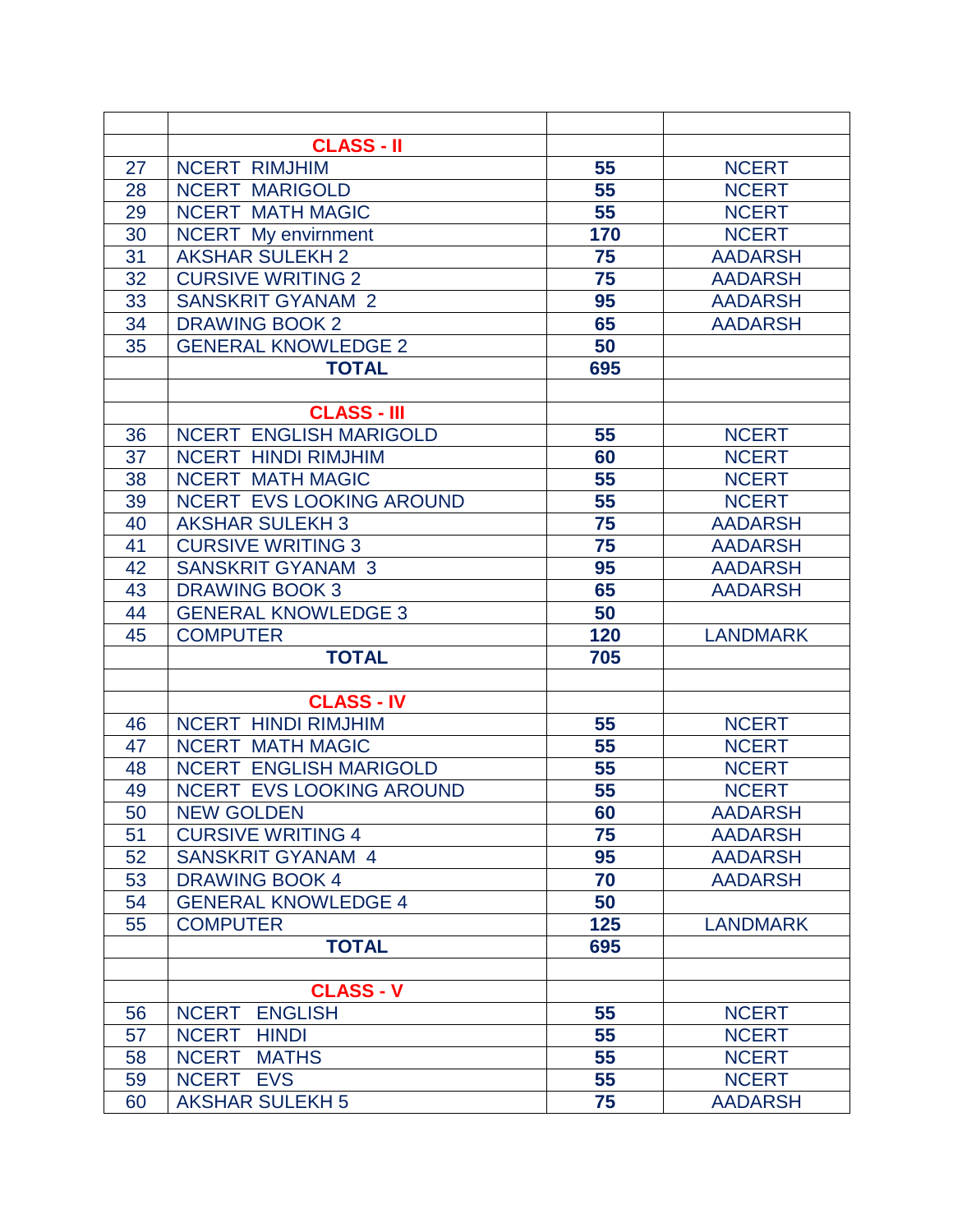| 61 | <b>CURSIVE WRITING 5</b>                  | 75  | <b>AADARSH</b>  |
|----|-------------------------------------------|-----|-----------------|
| 62 | <b>SANSKRIT GYANAM 5</b>                  | 110 | <b>AADARSH</b>  |
| 63 | <b>DRAWING BOOK 5</b>                     | 70  | <b>AADARSH</b>  |
| 64 | <b>GENERAL KNOWLEDGE 5</b>                | 50  |                 |
| 65 | <b>COMPUTER</b>                           | 150 | <b>LANDMARK</b> |
|    | <b>TOTAL</b>                              | 750 |                 |
|    |                                           |     |                 |
|    | <b>CLASS - VI</b>                         |     |                 |
| 66 | <b>NCERT ENGLISH</b>                      | 55  | <b>NCERT</b>    |
| 67 | <b>NCERT HINDI</b>                        | 55  | <b>NCERT</b>    |
| 68 | <b>NCERT S.ST</b>                         | 55  | <b>NCERT</b>    |
| 69 | NCERT MATHS                               | 80  | <b>NCERT</b>    |
| 70 | NCERT SCIENCE                             | 55  | <b>NCERT</b>    |
| 71 | <b>SANSKRIT GYANAM 6</b>                  | 50  | <b>AADARSH</b>  |
| 72 | <b>DRAWING BOOK 6</b>                     | 85  | <b>AADARSH</b>  |
| 73 | <b>GENERAL KNOWLEDGE 6</b>                | 50  |                 |
| 74 | <b>COMPUTER</b>                           | 150 | <b>KIPS</b>     |
|    | <b>TOTAL</b>                              | 635 | <b>LANDMARK</b> |
|    |                                           |     |                 |
|    | <b>CLASS - VII</b>                        |     |                 |
| 75 | <b>NCERT ENGLISH</b>                      | 55  | <b>NCERT</b>    |
| 76 | NCERT HINDI                               | 55  | <b>NCERT</b>    |
| 77 | <b>NCERT S.ST</b><br>$50 + 55 + 55 = 160$ | 160 | <b>NCERT</b>    |
| 78 | NCERT MATHS                               | 58  | <b>NCERT</b>    |
| 79 | <b>NCERT SCIENCE</b>                      | 55  | <b>NCERT</b>    |
| 80 | <b>SANSKRIT GYANAM 7</b>                  | 195 | <b>AADARSH</b>  |
| 81 | <b>DRAWING BOOK 7</b>                     | 85  | <b>AADARSH</b>  |
| 82 | <b>GENERAL KNOWLEDGE 7</b>                | 50  |                 |
| 83 | <b>COMPUTER</b>                           | 150 | <b>LANDMARK</b> |
|    | <b>TOTAL</b>                              | 863 |                 |
|    |                                           |     |                 |
|    | <b>CLASS - VIII</b>                       |     |                 |
| 84 | NCERT MATHS                               | 58  | <b>NCERT</b>    |
| 85 | <b>NCERT ENGLISH</b>                      | 103 | <b>NCERT</b>    |
| 86 | <b>NCERT SCIENCE</b>                      | 50  | <b>NCERT</b>    |
| 87 | NCERT HINDI VA.NT & BHARAT KHOJ           | 110 | <b>NCERT</b>    |
| 88 | NCERT HISTORY, CIVICS, GEOGRAPHY          | 205 | <b>NCERT</b>    |
| 89 | <b>SANSKRIT GYANAM 8</b>                  | 58  | <b>AADARSH</b>  |
| 90 | <b>DRAWING BOOK 8</b>                     | 85  | <b>AADARSH</b>  |
| 91 | <b>GENERAL KNOWLEDGE 8</b>                | 50  |                 |
| 92 | <b>COMPUTER</b>                           | 150 |                 |
|    | <b>TOTAL</b>                              | 869 |                 |
|    |                                           |     |                 |
|    | <b>Classes - IX to XII</b>                |     |                 |
|    | NCERT ALL SUBJECT                         |     |                 |